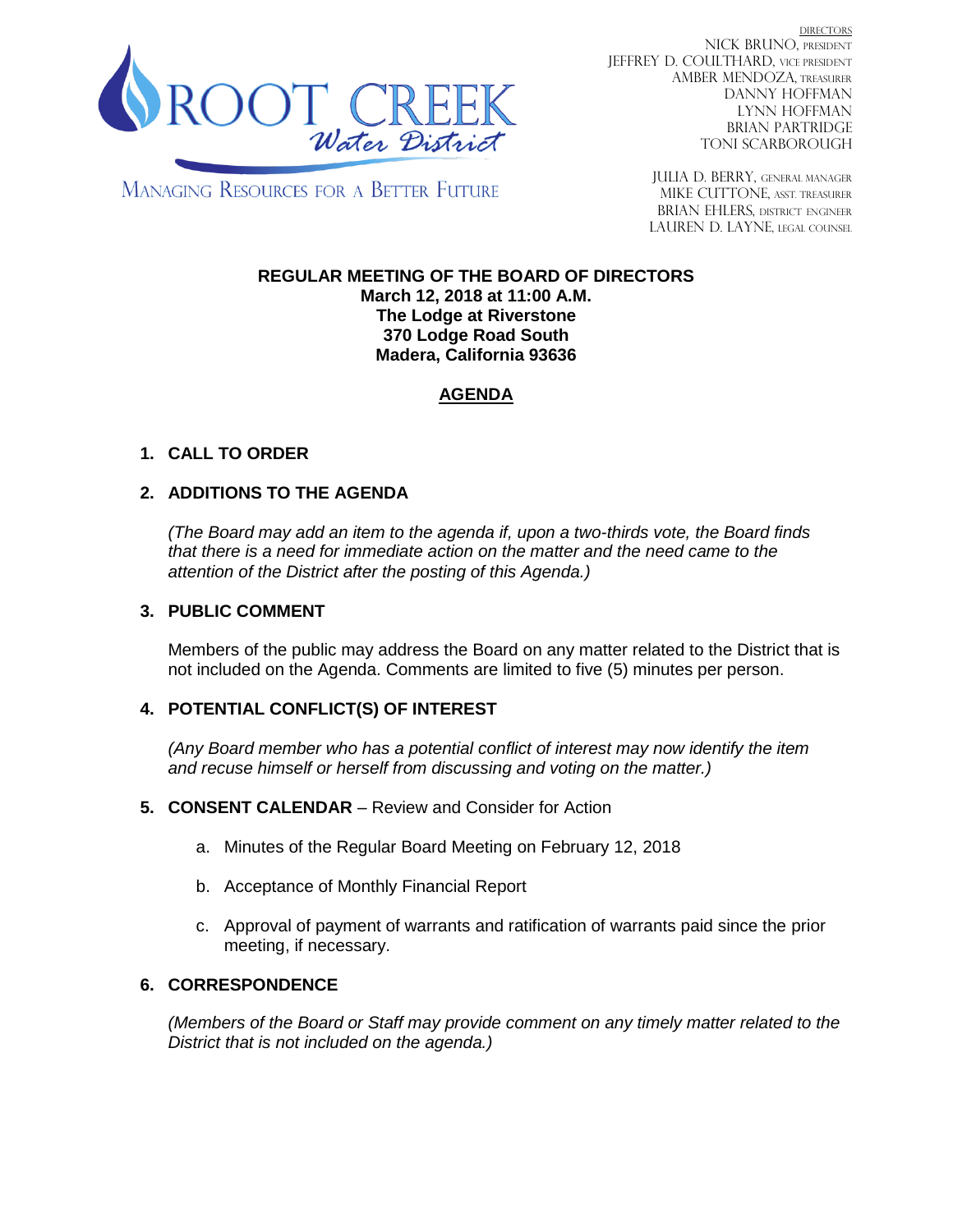- **7. BOARD ACTION ITEMS**  The Board may take action on any of the following items
	- a. **Electronic Communication Policy** Review and consider action to approve a District email use policy
	- b. **California Department of Drinking Water Technical Managerial Financial Plan** – Review and consider adoption of Technical and Managerial Financial Plan
	- c. **Extension of Infrastructure Lease between RCWD & Riverstone Development, LLC** – Review and consider taking action to amend the lease to extend the term to June 30, 2018
	- d. **2018 Water Supply**  Discussion and consider action to purchase and delivery water in the 2018-2019 Water Year, authorizing the President of the Board to sign an agreement for water purchase and delivery
	- e. **2018 Budget Amendment**  Review and consider action to amend the 2018 District Budget
	- f. **District Bank Account**  Review and consider action to
		- i. Open new bank accounts
		- ii. Update signature card for bank accounts
	- g. **Measurement Devices for Wastewater Treatment System** Review and consider the purchase of water flow measurement devices
- **8. COMMITTEE REPORTS -** The Board may take action on any of the following items
	- a. **Water Supply and Utilization – Ad Hoc Committee.** Report from the Ad Hoc Committee on water supply agreement discussions and potential special projects.

## **9. DISTRICT ENGINEER'S REPORT**

- a. Operations Monthly Report Review and consider taking action
- b. Expansion of River Point of Diversion Review and consider taking action
- c. Irrigation System Connections Review and consider taking action

## **10. LEGAL COUNSEL REPORT**

- a. Legislative update
- b. Report on Status of Audit
- c. Report on legal matters affecting the District